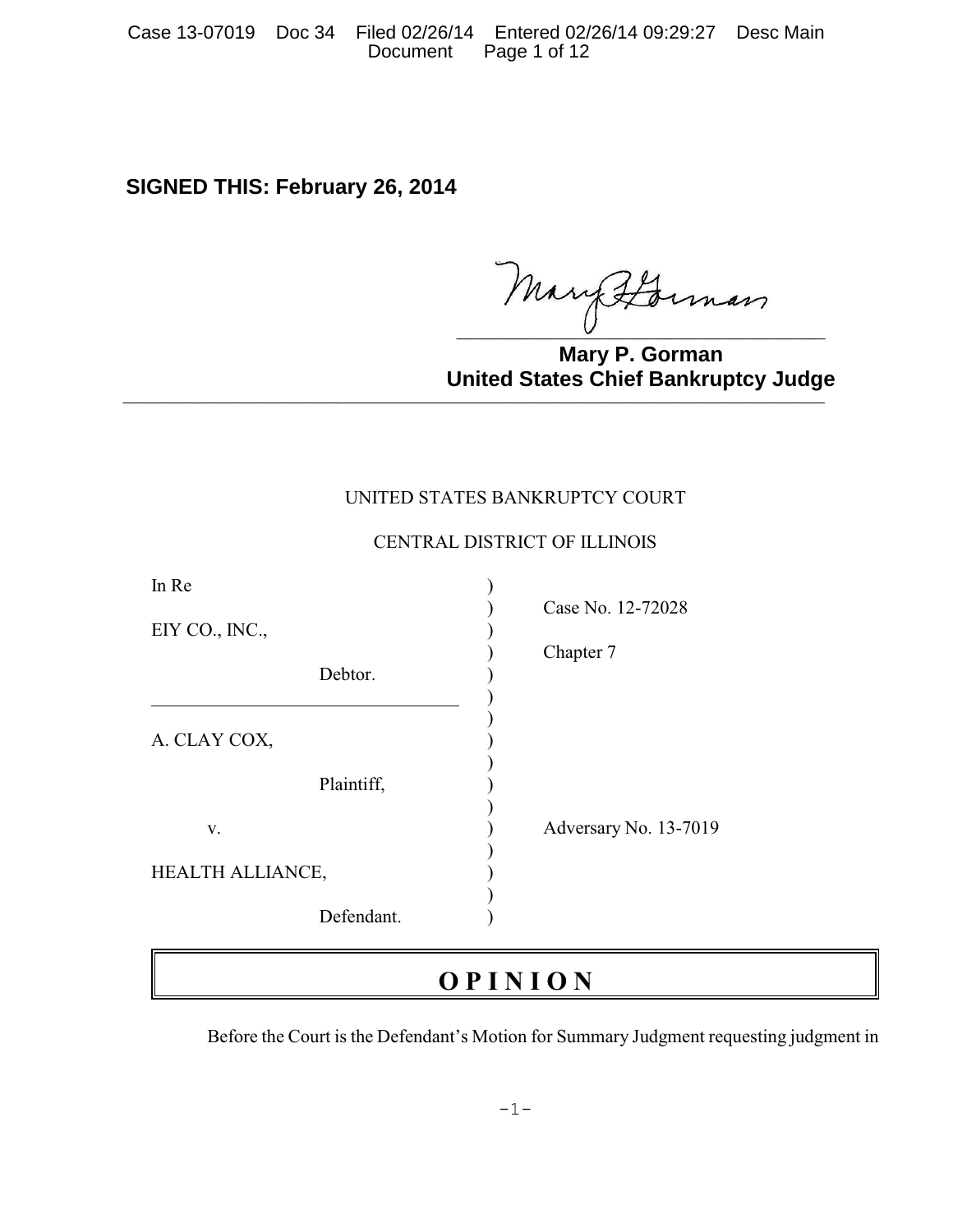#### Case 13-07019 Doc 34 Filed 02/26/14 Entered 02/26/14 09:29:27 Desc Main Page 2 of 12

its favor as to all relief sought in a complaint filed against it by the Trustee seeking to recover preferential payments made by the Debtor. Because the Defendant has established as a matter of law that one of the payments it received from the Debtor is not subject to being avoided and recovered by the Trustee, the Motion will be granted in part. Because the issues related to the other payment received by the Defendant cannot be resolved as a matter of law on the record presented, an evidentiary hearing will be scheduled.

#### **I. Factual and Procedural Background**

EIY Co., Inc. ("Debtor") filed its voluntary petition under Chapter 7 on September 11, 2012. A. Clay Cox was appointed as the Chapter 7 trustee ("Trustee") and continues to serve in that capacity. On March 20, 2013, the Trustee filed his adversary complaint against Health Alliance, which is a provider of individual and group health insurance services. The Trustee claims that the Debtor made two payments totaling \$7483 to Health Alliance during the 90-day period before filing, and that those payments are avoidable and recoverable as preferential payments. Health Alliance answered the complaint and asserted affirmative defenses, claiming that the payments it received were made in the ordinary course of business and were intended to be contemporaneous exchanges for value.

After completion of discovery, Health Alliance filed its Motion for Summary Judgment. The Trustee has responded, and the issues have been fully briefed by the parties. The material facts are not in dispute.

The Debtor and Health Alliance entered into a contract for group health insurance coverage for the Debtor's employees effective April 1, 2012. On April 12, 2012, the Debtor paid the April premium. On May 1, 2012, Health Alliance issued an invoice in the amount of \$4774 for the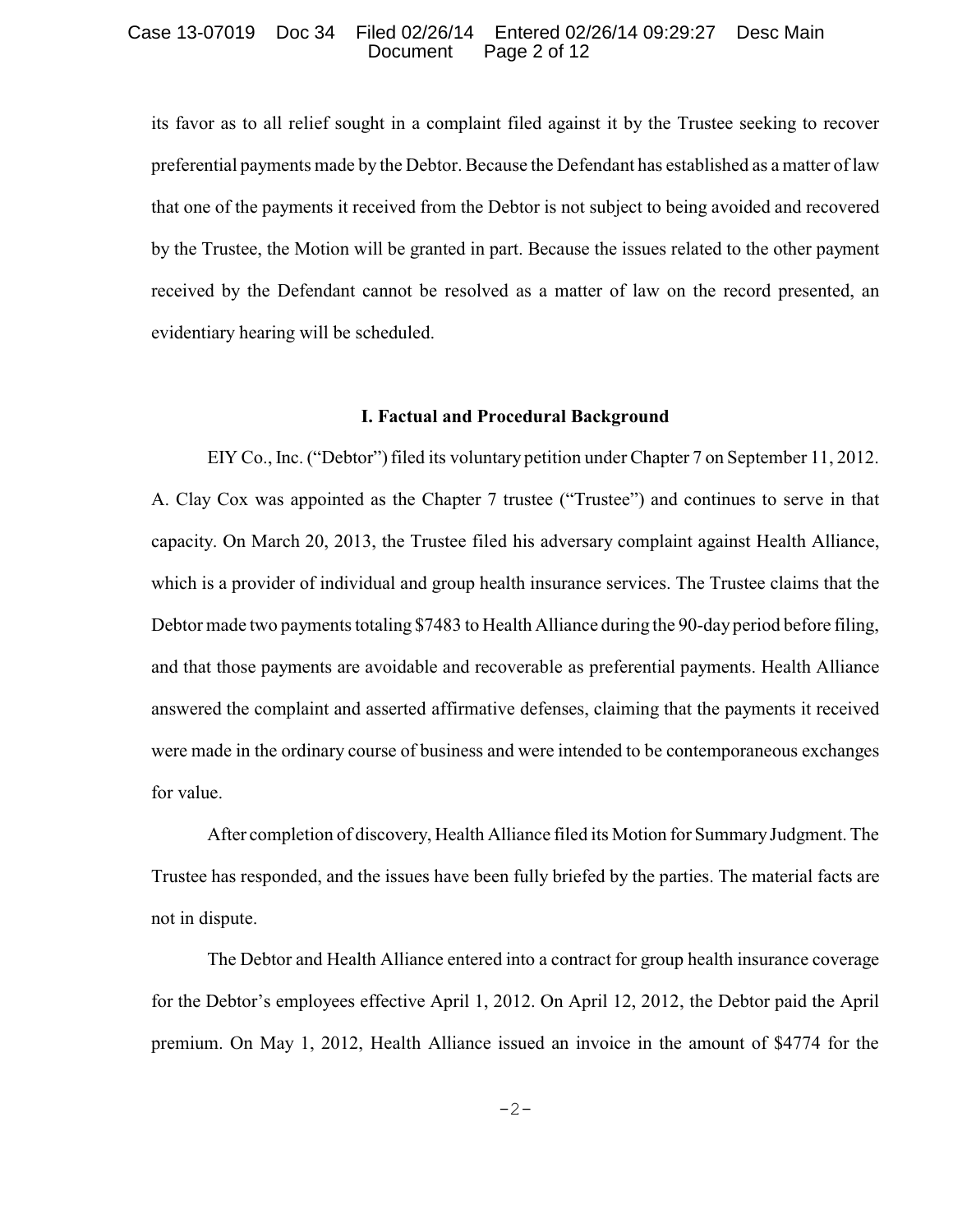#### Case 13-07019 Doc 34 Filed 02/26/14 Entered 02/26/14 09:29:27 Desc Main Page 3 of 12

Debtor's group coverage for May 2012. On June 1, 2012, another invoice was issued by Health Alliance to the Debtor for \$9094, which included the then-past-due amount from the May invoice and the June premium of \$4320.

According to Health Alliance's records, the Debtor paid \$4187 on June 15, 2012, and an individual employee paid \$587 on that same date, resulting in full payment of the \$4774 due on the May invoice. On June 25, 2012, the Debtor paid \$3296 and the same individual employee paid \$587, resulting in full payment of the June premium. The Debtor cancelled the health insurance coverage effective July 1, 2012.

The health insurance policy issued by Health Alliance to the Debtor provided that the insurance premiums were due on the first of each month. The policy also provided a 31-day grace period for the Debtor to make the premium payments without penalty. Health Alliance sent a letter to the Debtor, which was received on June 13, 2012, notifying the Debtor that it intended to terminate the group insurance coverage due to non-payment of the Mayinvoice. Because the Debtor responded by making payment on June 15th, the termination did not occur.

The Trustee says that both the June 15th and June 25th payments from the Debtor to Health Alliance are avoidable preferences. Health Alliance says that both payments were made in the ordinary course of business and were intended to be contemporaneous exchanges for value. As indicated above, the legal issues have been briefed and the Motion is ready for decision.

#### **II. Jurisdiction**

This Court has jurisdiction over the issues before it pursuant to 28 U.S.C. §1334. Proceedings to determine, avoid, and recover preferences are core proceedings. *See* 28 U.S.C. §157(b)(2)(F).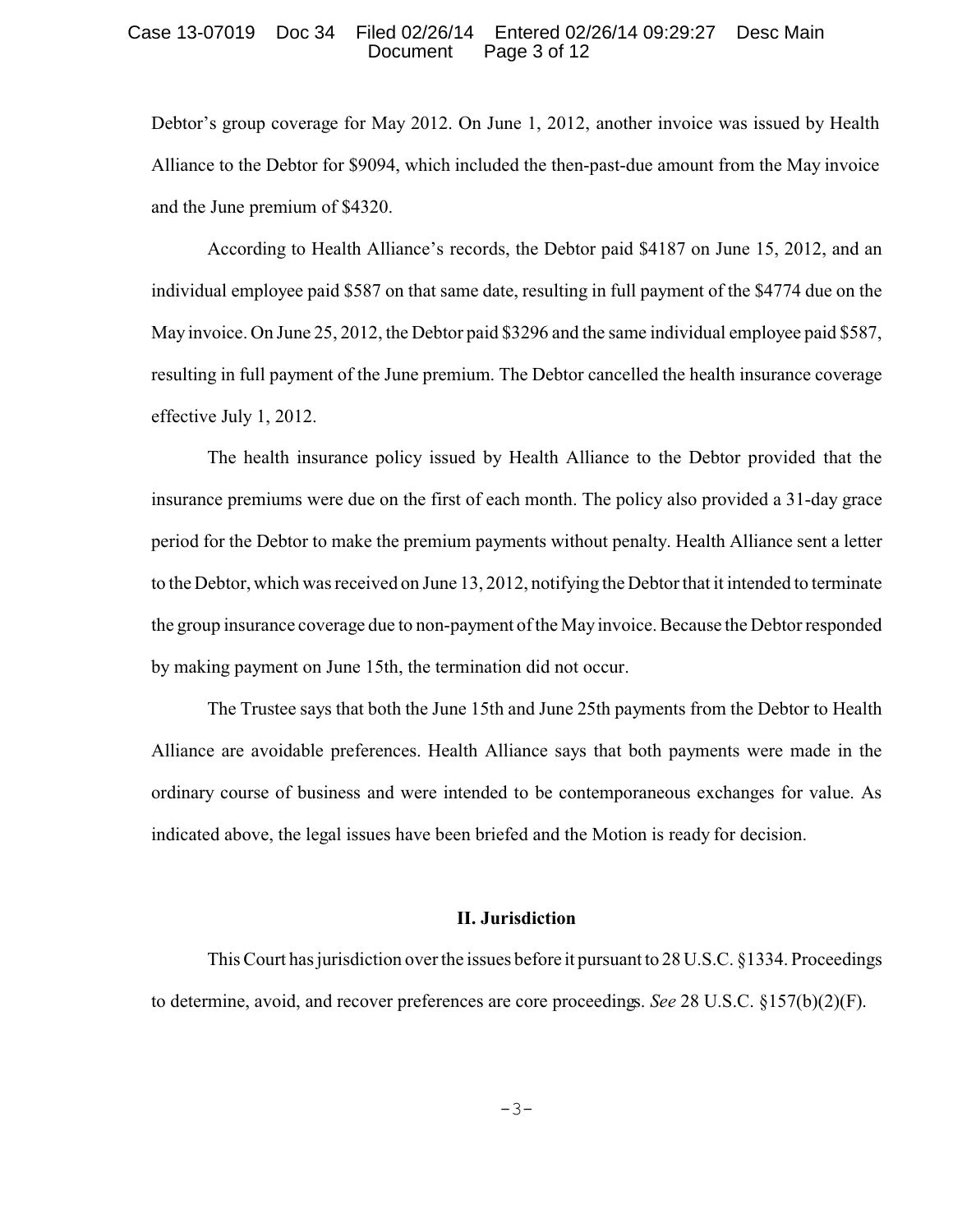### **III. Legal Analysis**

#### **A. Summary Judgment Standards**

Motions for summary judgment are governed by Federal Rule of Civil Procedure 56 which is made applicable to adversary proceedings pursuant to Federal Rule of Bankruptcy Procedure 7056. *See* Fed. R. Civ. P. 56; Fed. R. Bankr. P. 7056. Summary judgment is an encouraged method for resolving cases, and should be granted when there are no genuine disputes as to any material facts and a party is entitled to judgment as a matter of law. *See Celotex Corp. v. Catrett*, 477 U.S. 317, 322-23, 327 (1986). A partymoving for summary judgment has the burden of establishing that there are no material facts in dispute. *Id.* The movant must also establish that the controlling substantive law supports a result in its favor. *See ANR Advance Transp. Co. v. Int'l Brotherhood of Teamsters, Local 710*, 153 F.3d 774, 777 (7th Cir. 1998). The party opposing a motion for summary judgment must raise genuine and specific issues of factual or legal dispute for trial and "must do more than simply show there is some metaphysical doubt as to the material facts." *See Matsushita Elec. Indus. Co., Ltd. v. Zenith Radio Corp*., 475 U.S. 574, 586 (1986).

The Local Rules of the United States District Court for the Central District of Illinois apply to proceedings before this Court. *See* CDIL-LR1.1(C). Motions for summary judgment must strictly comply with the Local Rules. *See* CDIL-LR7.1(D); *Richardson v. MBNA America Bank, N.A. (In re Clayton)*, 369 B.R. 383, 388 (Bankr. C.D. Ill. 2007); *Johnston v. Campbell (In re Campbell)*, 372 B.R. 886, 890 (Bankr. C.D. Ill. 2007).

Both parties have substantially complied with the Local Rules. The parties have agreed that the facts presented by Health Alliance in support of its Motion are not in dispute. The Trustee challenges the inferences that maybe drawn from some of the undisputed facts and denies that Health Alliance is entitled to judgment as a matter of law. These contested issues have been fully briefed.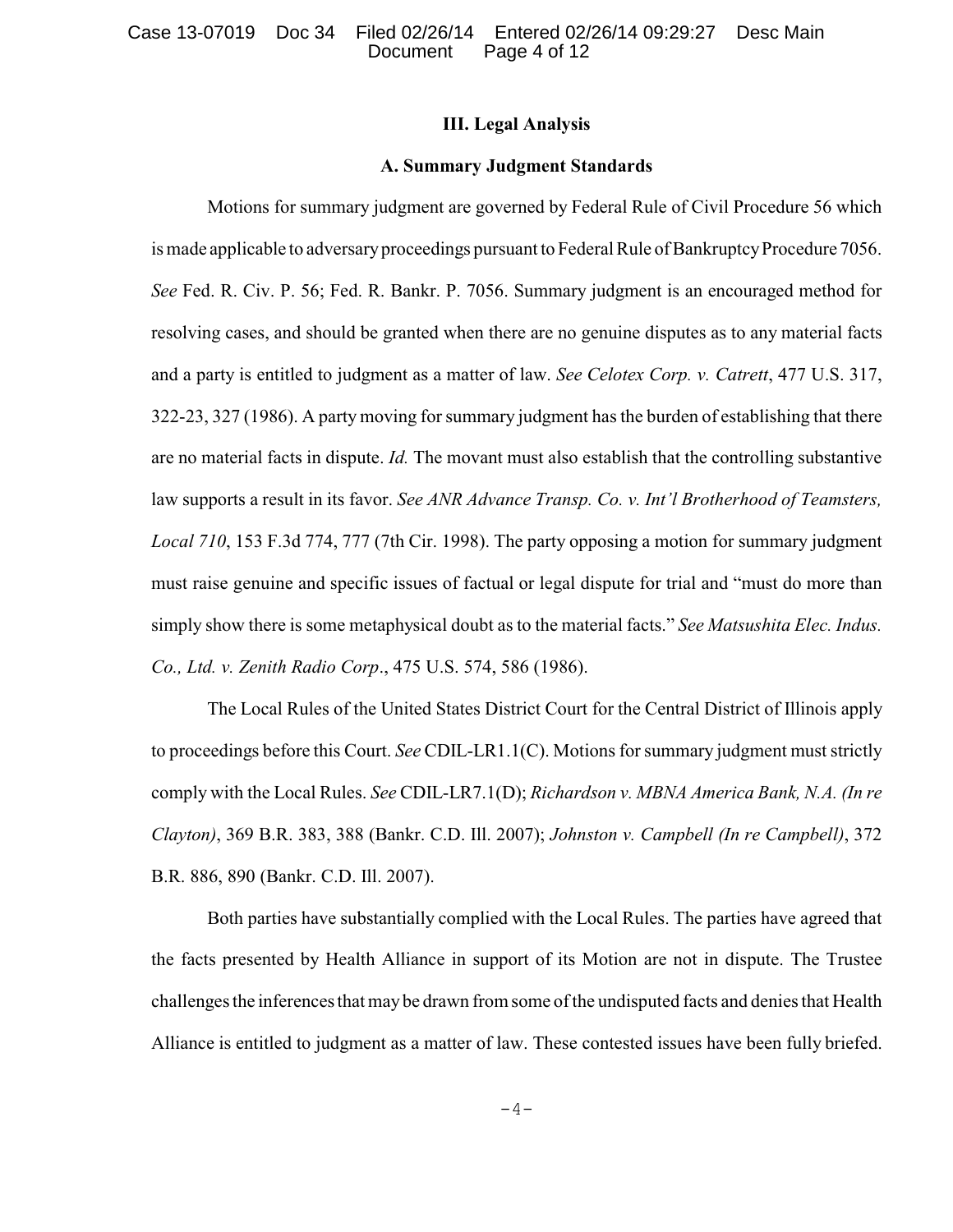As will be explained in detail below, the granting of partial summary judgment in favor of Health Alliance is appropriate.

## **B. Avoidance/Recovery of Preferential Payments**

Generally, a trustee may avoid a transfer made by a debtor to a creditor within 90 days of the case filing if the payment was made on an antecedent debt while the debtor was insolvent, and the payment allowed the creditor to receive more than the creditor would otherwise have received under a Chapter 7 liquidation. *See* 11 U.S.C. §547(b). Once a trustee has avoided a transfer, the trustee may recover the transfer from the original transferee or, under certain circumstances, from subsequent transferees. *See* 11 U.S.C. §550(a).

A trustee's power to avoid and recover transfers is limited by a number of statutory affirmative defenses. Health Alliance has raised the affirmative defenses of contemporaneous exchange for value and ordinary course of business. Those affirmative defenses are set forth in §547(c) which provides, in part:

(c) The trustee may not avoid under this section a transfer —

(1) to the extent that such transfer was —

(A) intended by the debtor and the creditor to or for whose benefit such transfer was made to be a contemporaneous exchange for new value given to the debtor, and

(B) in fact a substantially contemporaneous exchange; [or]

(2) to the extent that such transfer was in payment of a debt incurred by the debtor in the ordinary course of business or financial affairs of the debtor and the transferee, and such transfer was —

(A) made in the ordinary course of business or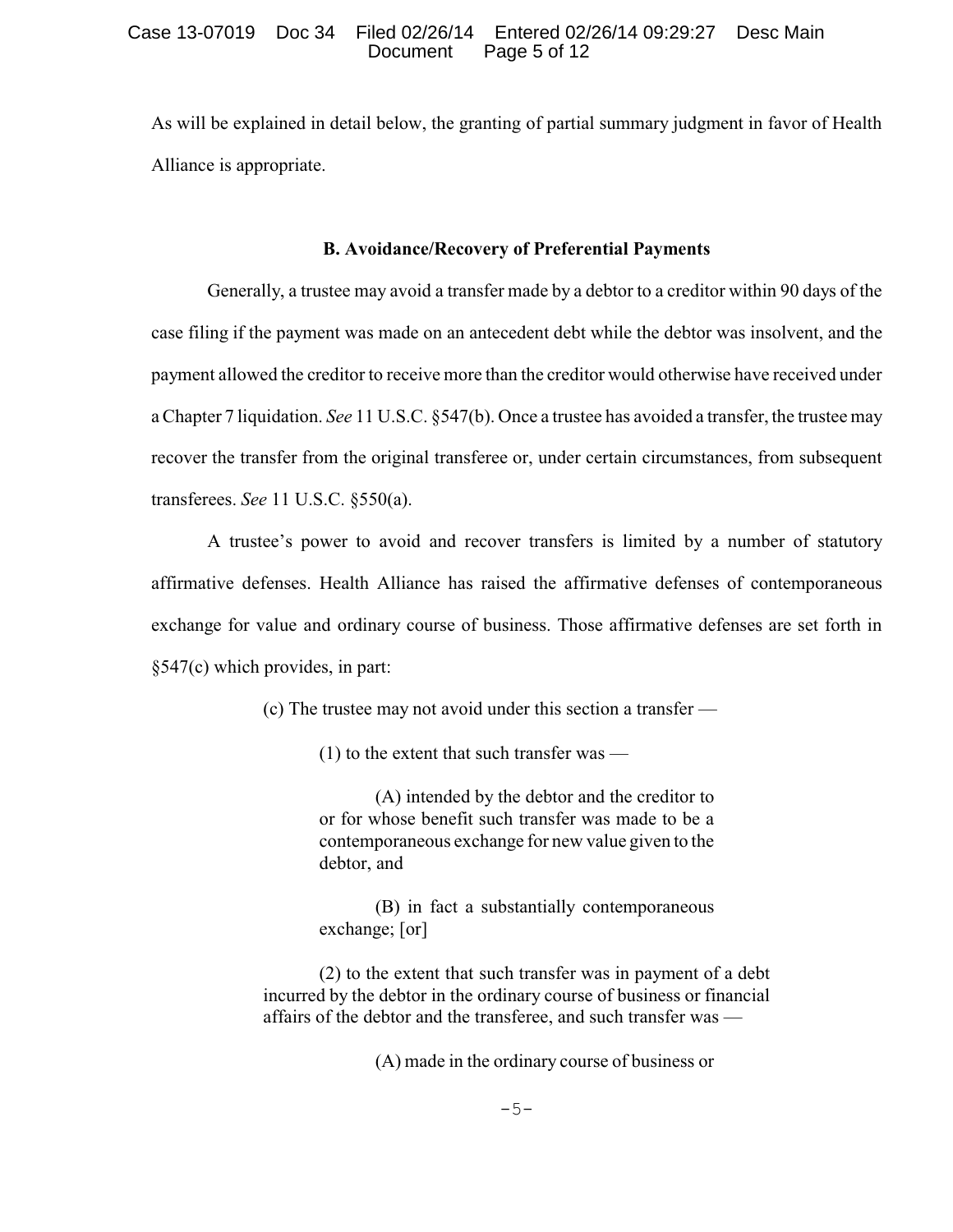#### Case 13-07019 Doc 34 Filed 02/26/14 Entered 02/26/14 09:29:27 Desc Main Page 6 of 12

financial affairs of the debtor and the transferee; or

(B) made according to ordinary business terms[.]

11 U.S.C. §547(c)(1),(2).

In its Motion, Health Alliance raises only issues related to its affirmative defenses and argues that the defenses must be sustained as a matter of law. The Trustee did not file an answer to the affirmative defenses, but argues in response to the Motion that the defenses do not apply to the facts in this case. Health Alliance has the burden of proving each element of its affirmative defenses. *See* 11 U.S.C. §547(g).

#### **1. Ordinary Course of Business Defense**

The ordinary course of business defense requires an initial analysis of whether the debt involved in the alleged preferential payment was incurred in the ordinary course of business of both the debtor and the creditor. If the underlying debt originated outside of the ordinary course of business, such as through an insider transaction, then the ordinarycourse of business defense will fail regardless of the circumstances of the payments. *See Moglia v. Blocksom & Co.* (*In re Wildwood Industries, Inc.*), 2012 WL 5246507, at \*6 (Bankr. C.D. Ill. Oct. 24, 2012); *Huffman v. N.J. Steel Corp.* (*In re Valley Steel Corp*.), 182 B.R. 728, 735 (Bankr. W.D. Va. 1995).

This initial issue is not contested here. The Trustee does not dispute that Health Alliance sells group health insurance policies and services such as those sold to the Debtor as a regular part of its day-to-day business operations. Likewise, the Debtor operated a business, and incurring a liability for an employee benefit such as group health insurance was an ordinary business expenditure. The indebtedness that arose from the insurance contract entered into between the Debtor and Health Alliance was incurred in the ordinary course of business of both parties.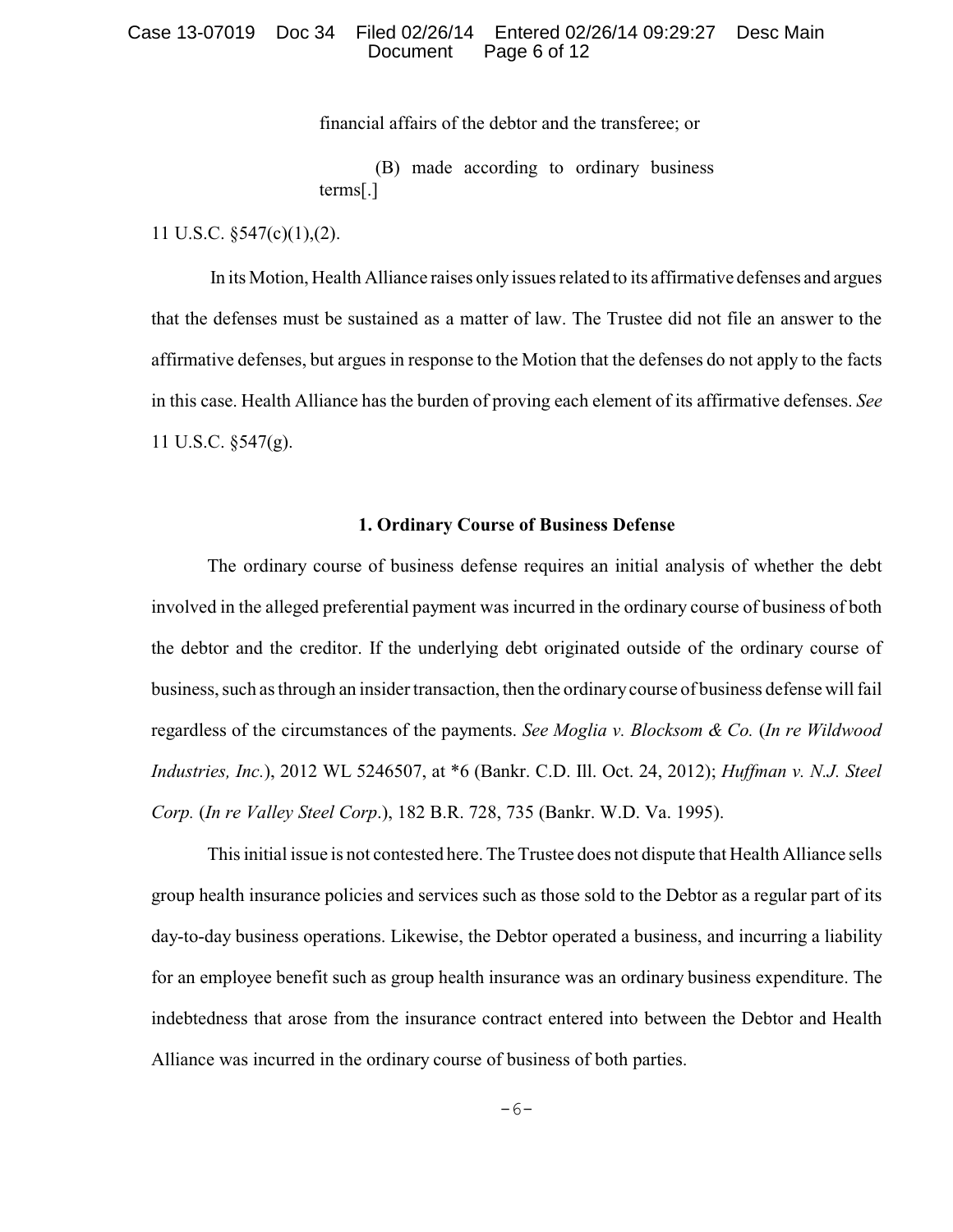#### Case 13-07019 Doc 34 Filed 02/26/14 Entered 02/26/14 09:29:27 Desc Main Page 7 of 12

In addition to establishing that the debt was incurred in the ordinary course of business, Health Alliance also has the burden to prove that the payments were made in the ordinary course of business of both parties, or that the payments were made according to ordinary business terms. *See* 11 U.S.C. §547(c)(2)(A),(B). In its answer to the complaint, Health Alliance raised only the affirmative defense of ordinary business terms under §547(c)(2)(B). But, in its Motion for Summary Judgment, it argues that the payments were made both in the ordinary course of business of the parties and according to ordinary business terms. The Trustee responded to both arguments and, accordingly, both will be considered.

Subparagraph (A) requires a creditor to identify the history of dealings between itself and the debtor and to provide a comparison of the payment practices during the preference period with the parties' prior course of dealings. *See* 11 U.S.C. §547(c)(2)(A); *see also Barber v. Central Bank Ill., N.A.* (*In re Trappers Creek, LLC*), 2010 WL 797022, at \*4 (Bankr. C.D. Ill. Mar. 5, 2010). Sometimes referred to as a "subjective test," subparagraph (A) requires proof that the circumstances of an alleged preferential payment were actually consistent with the parties' practices before the preference period. *Id.* In considering whether a consistent history has been established, courts consider a number of factors, including (1) the length of time the parties engaged in the type of transaction at issue; (2) whether the amount or form of the preferential transfer differed from earlier practices; (3) whether the creditor engaged in any unusual collection activity; and (4) whether the creditor took advantage of the debtor's financial condition. *See Kleven v. Household Bank F.S.B.*, 334 F.3d 638, 642 (7th Cir. 2003).

Here, the parties' relationship was a scant three months. The insurance policy was issued April 1, 2012, and by July 1st, it was cancelled. Only the initial payment was paid outside of the preference period. That payment was made 11 days after it was due but still during the grace period. The June 15th payment was made 45 days after it was due and outside of the grace period. The June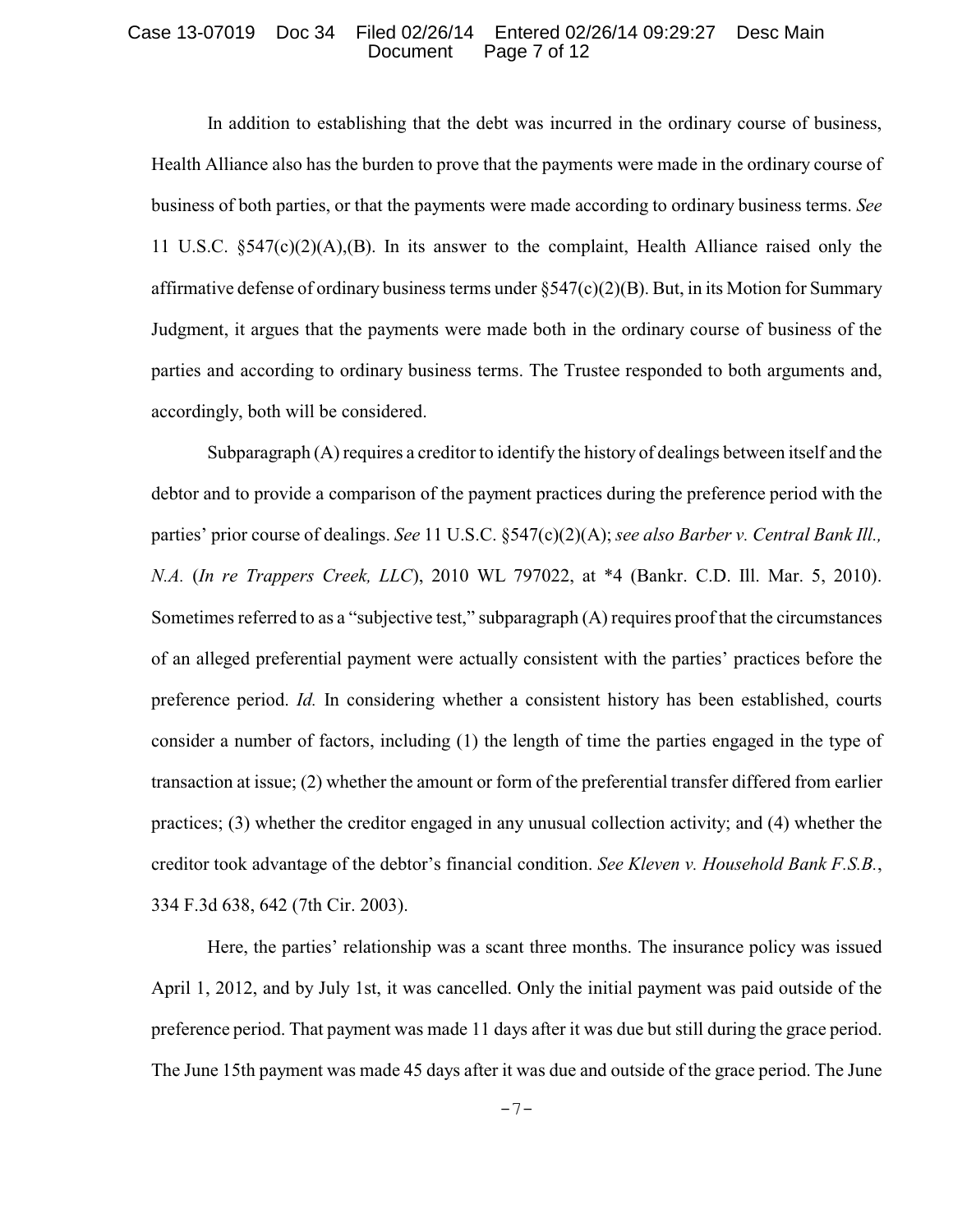#### Case 13-07019 Doc 34 Filed 02/26/14 Entered 02/26/14 09:29:27 Desc Main Page 8 of 12

25th payment was made 24 days after it was due but within the grace period. There is simply no consistent history of dealings between the parties to suggest that Health Alliance and the Debtor had established routine practices which were followed when the June 15th and June 25th payments were made. Late payments can be ordinary course payments when a consistent, regular pattern of late payments is shown. *See In re Xonics Imaging Inc*., 837 F.2d 763, 766-67 (7th Cir. 1988). But here, Health Alliance has shown no consistency or pattern of payments whatsoever during its brief relationship with the Debtor. Health Alliance has failed to establish its entitlement to summary judgment under  $\S 547(c)(2)(A)$ .

The defense available under subparagraph (B) requires a creditor to establish that the preferential transfer was made "within the *range* of terms that encompasses the practices in which firms similar in some general way to the creditor engage ...[.]" *In re Tolona Pizza Prods. Corp*., 3 F.3d 1029, 1033 (7th Cir. 1993) (emphasis in original). Sometimes referred to as an "objective test," subparagraph (B) requires proof that the creditor's dealings with the debtor are at least within the outer limits of industry standards. *See* 11 U.S.C. §547(c)(2)(B); *see also In re Midway Airlines, Inc.*, 69 F.3d 792, 797 (7th Cir. 1995); *Paloian v. Quad-Tech, Inc.* (*In re GGSI Liquidation, Inc*.), 313 B.R. 770, 775 (Bankr. N.D. Ill. 2004).

Health Alliance provided as exhibits a full copy of the group health insurance policy issued to the Debtor and an affidavit from Edie Wilson, its manager of billing and enrollment. In her affidavit, Ms. Wilson detailed the payment and collection history of the Debtor's account. Further, she stated that she was familiar with the standard practices of the health insurance industry and that the allowance of grace periods and the continuation of coverage during such grace periods are standard practices. In its arguments, Health Alliance noted that the health insurance industry is regulated by state law and that both the Illinois Insurance Code and the Illinois Administrative Code require, at least to some degree, grace periods and notices before policy cancellations. *See, e.g.*, 215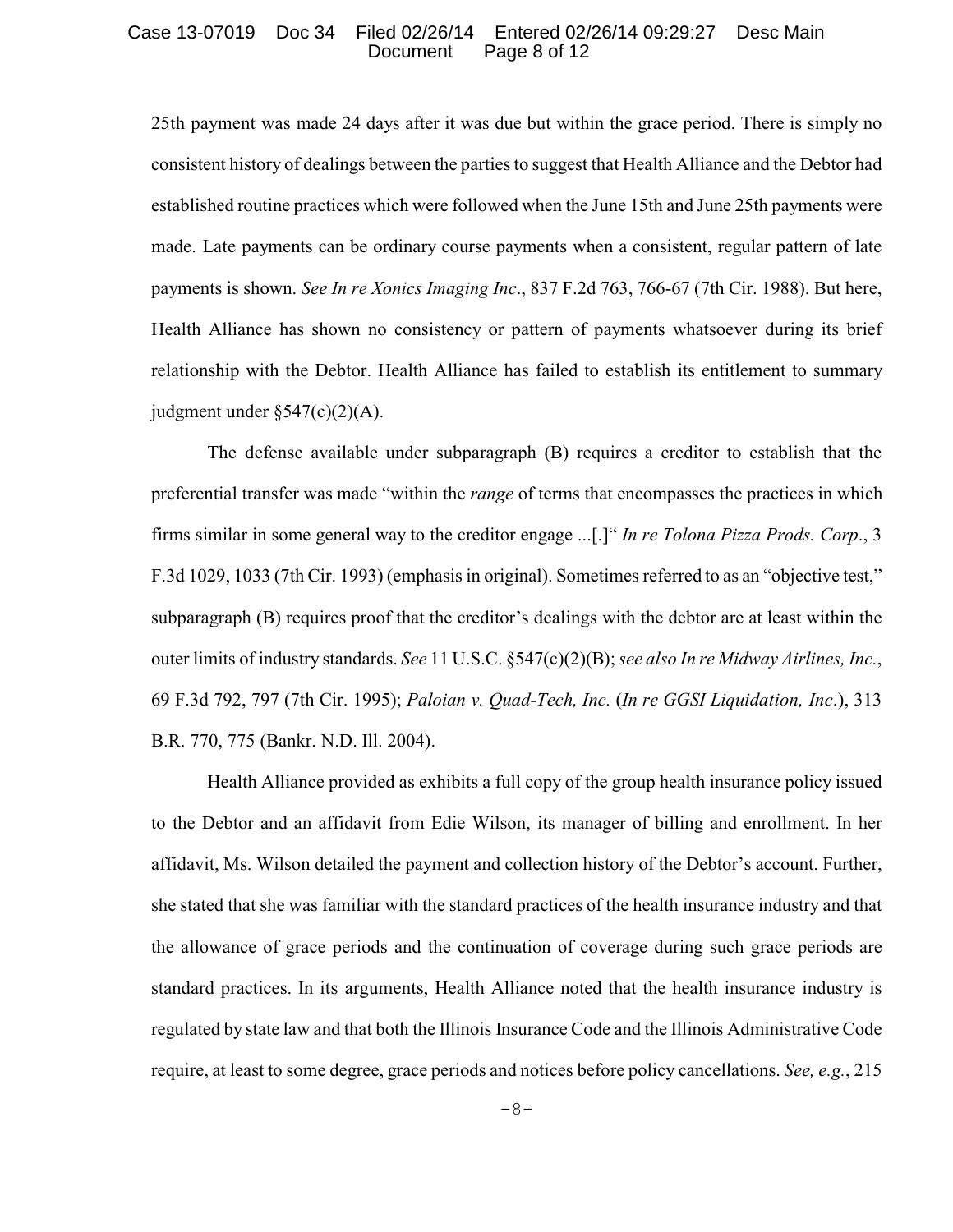#### Case 13-07019 Doc 34 Filed 02/26/14 Entered 02/26/14 09:29:27 Desc Main Page 9 of 12

ILCS 5/370(e) (notice of cancellation required); 50 ILAC 2013.40 (maintenance of coverage through grace period required).

Ms. Wilson's affidavit establishes that the group health insurance policy issued by Health Alliance to the Debtor contains terms which are within industry standards and the range of terms commonly found in such policies. Further, the Trustee does not dispute that the policy complies with Illinois law, which actually establishes the limits and range of appropriate provisions for such policies. If the policy contains standard terms — and it does — then payments made pursuant to the policy terms would fall within the ordinary course of business exception set forth at  $\S 547(c)(2)(B)$ . The June 15th payment was not made according to the policy terms, but the June 25th payment was. Thus, the June 25th payment was made in the ordinary course of business and cannot be avoided and recovered by the Trustee.

The June 15th payment was made after the grace period and outside of the express terms set forth in the policy. A letter was sent in early June by Health Alliance to the Debtor stating an intent to cancel the policy for non-payment. Ms. Wilson says that the collection letter was standard procedure. Health Alliance argues that it was not a notice of cancellation but a required disclosure mandated by state law. The Trustee asks the Court to interpret the letter as a cancellation notice. The letter was not included with the Motion's exhibits and, although there is no dispute that it was sent, this Court cannot find that the June 15th payment made after receipt of the letter was an ordinary course payment without seeing its contents.

Regardless of whether the June 15th payment was made in the ordinary course, there is no dispute that the payment served to either continue or reinstate the policy and the Debtor's group coverage. When the June 25th payment was made, the policy was in full force and effect, and the payment was made within the terms and time frame expressly contemplated by the policy. Because the terms of the policy are within the range of industry standards, the June 25th payment made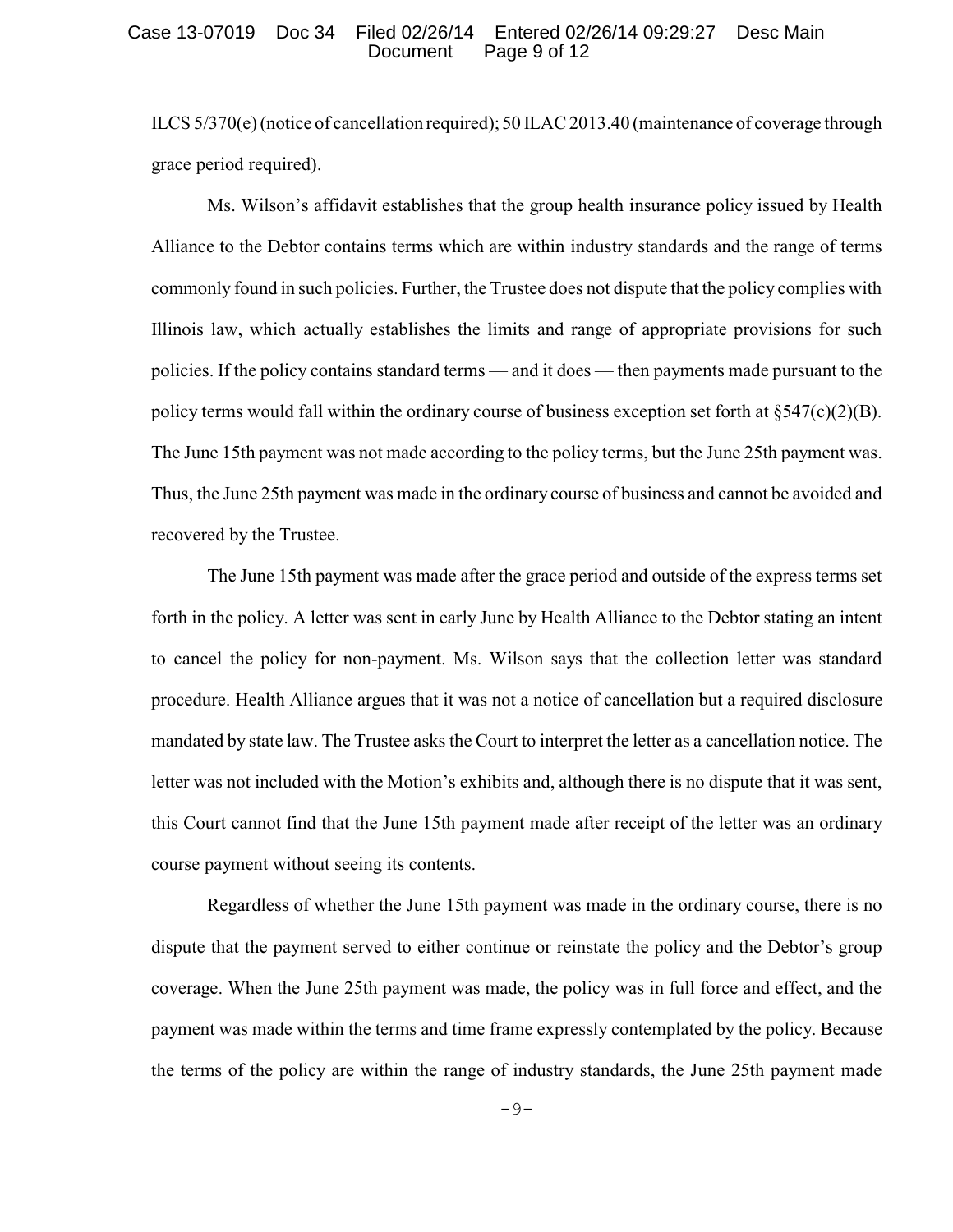#### Case 13-07019 Doc 34 Filed 02/26/14 Entered 02/26/14 09:29:27 Desc Main Page 10 of 12

according to those terms was made in the ordinary course of business.

In his effort to defeat Health Alliance's defense of ordinary course, the Trustee asserts that this Court's opinion in *Moglia v. Blocksom & Co.* ("*Blocksom*") holds that more evidence about industry standards than was presented here is required. *See Blocksom*, 2012 WL 5246507, at \*8-9. The facts of *Blocksom* are distinguishable. There, the payment terms between the creditor and debtor were "net 60" but their transactional history showed payments made between 20 to 110 days before the preference period and between 54 and 112 days during the preference period. *Id.* at \*7. This Court found that witness testimony that many similar businesses in the textile industry have cash flow problems which result in late payments was inadequate to establish industry standards sufficient to support a finding that the wide range of late payments were made in the ordinary course of business. *Id.* at \*8. Here, not only did a witness present an affidavit as to industry standards, but also the payment terms between Health Alliance and the Debtor are spelled out in detail in the insurance policy, and the parameters of the industrystandards at issue are regulated bystate law. *Blocksom* does not compel rejection of the affirmative defense of ordinary course of business for the June 25th payment.

The Trustee also has raised issues regarding the separate payments made on June 15th and June 25th by an employee. The Trustee suggests that these separate payments take the transactions on those dates out of the ordinary course. But, his argument is not compelling.

Employees, or perhaps more appropriately, former employees, are often entitled under both federal and state law to continuing health insurance coverage, provided that they pay their own premiums. *See* 29 U.S.C. §1161; 215 ILCS 5/367e. The Trustee has completed discovery and has access to the Debtor's books, yet makes no claim that the payments here are anything other than legitimate payments by an employee or former employee who is obligated to pay his own premiums.

The payment Health Alliance credits as received from the employee on June 15th was made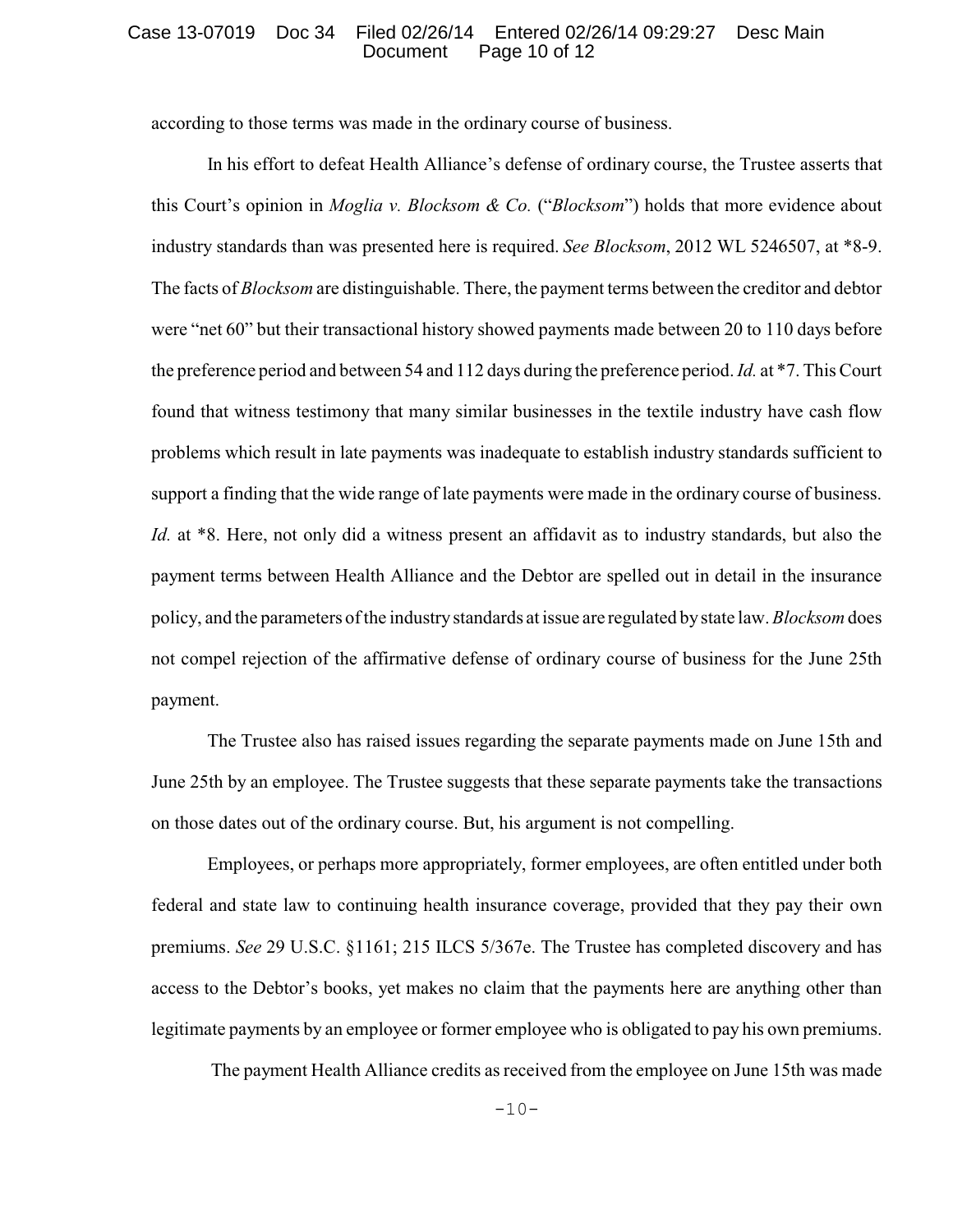#### Case 13-07019 Doc 34 Filed 02/26/14 Entered 02/26/14 09:29:27 Desc Main Page 11 of 12

by a check dated April 27, 2012. The payment Health Alliance credits as received June 25th is from a check dated May 26, 2012. The check dates suggest that the employee delivered timely payments to the Debtor even if the Debtor did not remit the checks in a timely manner to Health Alliance. The April check has a notation of the group plan number and the May check contains a memo that it is for the June payment. Both checks are made payable directly to Health Alliance. The individual upon whose account the checks are drawn is shown on the list of covered individuals on the Health Alliance billings, and the monthly premium amount for that individual on the bills matches the check amounts to the penny. The Trustee's statement that he "doubts" the payments were made for the purposes alleged and that additional evidence is needed to establish that the individual checks were intended to be payments which should be credited to the Debtor's account with Health Alliance is without merit. The local rules require citation to the record to raise an issue of disputed fact, and more than doubt must be alleged. *See* CDIL-LR7.1(D); *Matshushita Elec. Indus. Co. v. Zenith Radio Corp*., 475 U.S. at 586. The fact that a separate payment was made by an employee to Health Alliance on June 25th does not cause the payment made by the Debtor to Health Alliance on that date to be out of the ordinary course of business.

#### **2. Contemporaneous Exchange for Value**

To establish the affirmative defense of a contemporaneous exchange for value, Health Alliance must establish that it provided new value to the Debtor in exchange for payments that were intended to be contemporaneous with the receipt of new value and were, in fact, substantially contemporaneous. 11 U.S.C. §547(c)(1); *see also Everlock Fastening Systems, Inc*. *v. Health Alliance Plan* (*In re Everlock Fastening Systems, Inc.*), 171 B.R. 251, 254-55 (Bankr. E.D. Mich. 1994).

Although Health Alliance raised the affirmative defense as to both payments in its answer,